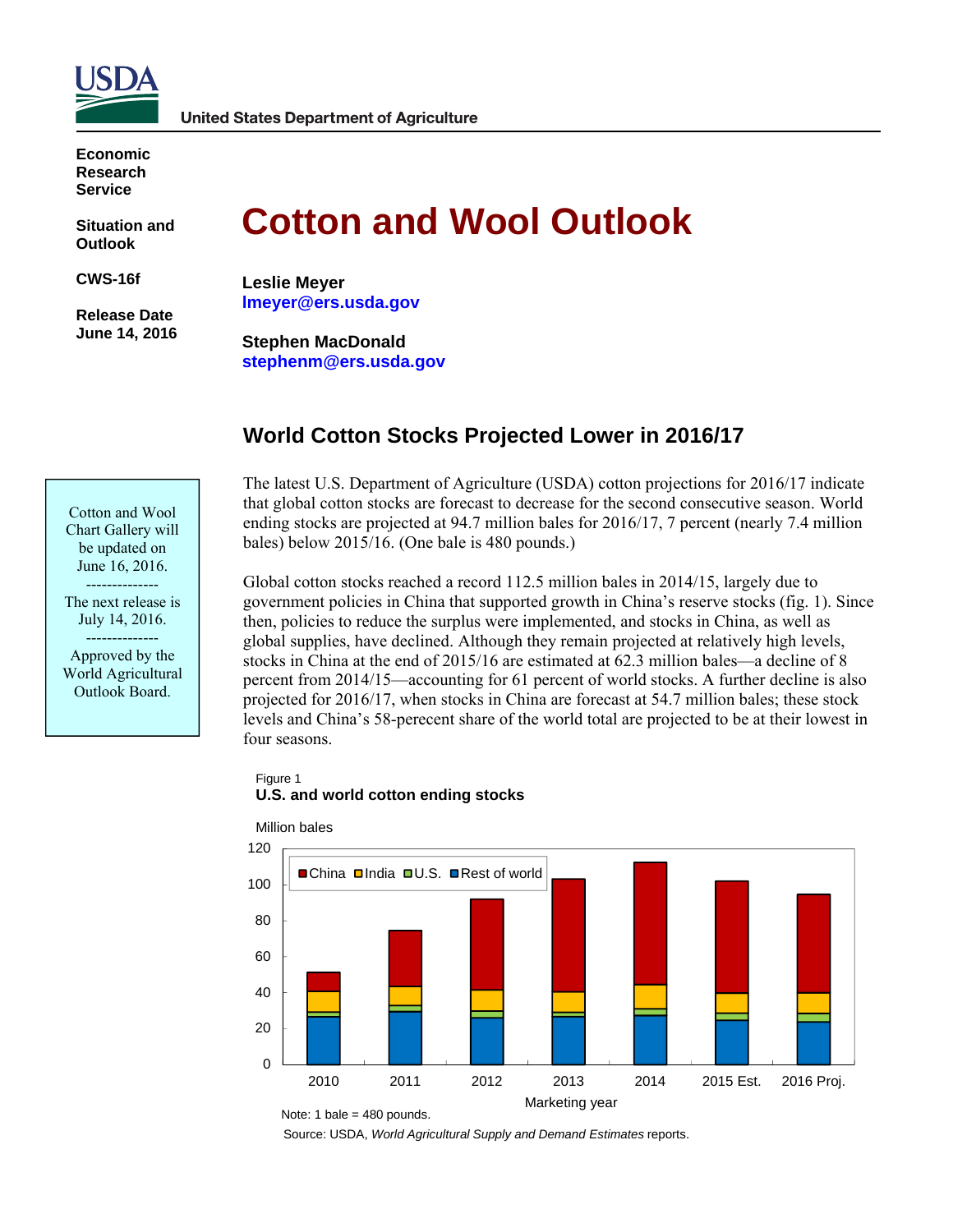# *U.S. Cotton Production Forecast Unchanged in June*

USDA's 2016 U.S. cotton crop projection remains at 14.8 million bales in June and is 15 percent above the final 2015 crop. While the recent precipitation across much of the Cotton Belt was generally beneficial, the effect on area and yield remains uncertain as planting was delayed and is still in progress.

The planting estimate of 9.56 million acres will be updated in USDA's *Acreage* report, which will be released June 30. The report will include actual plantings as of early June, as well as estimates for any remaining cotton to be planted. As of June 12, 89 percent of the expected cotton acreage had been planted, similar to last season but below the 2011-15 average of 93 percent. In addition, 13 percent of the cotton area was squaring by June 12, above last season's 11 percent but equal to the 5-year average.

Based on current projections, U.S. cotton harvested area is forecast at 8.8 million acres in 2016, reflecting a below-average abandonment rate of 8 percent, which is slightly above 2015's 6 percent. The 2016 U.S. cotton yield is forecast at 807 pounds per harvested acre, compared with 766 pounds per harvested acre in 2015. USDA's National Agricultural Statistics Service will begin "in field" production surveys in August.

# *Demand Projection for 2016/17 Unchanged; Stocks Up Slightly*

U.S. cotton demand for 2016/17 is projected at 14.1 million bales, unchanged from May. Exports account for 10.5 million bales, while mill use contributes 3.6 million bales. With larger supplies expected in 2016/17, shipments are forecast to increase from 2015/16's 9 million bales; the U.S. share of world trade is forecast to rebound to 31.5 percent, near the 2014/15 level. U.S. cotton mill use is projected to increase slightly in 2016/17, as the U.S. textile industry remains competitive but is constrained by manmade fiber competition.

Based on these supply and demand estimates, U.S. cotton ending stocks for 2016/17 are projected at 4.8 million bales, 700,000 bales above the beginning level and the highest since 2008/09. As a result, the stocks-to-use ratio is estimated to rise slightly to 34 percent, also the highest in 8 years. The forecast for the 2016/17 U.S. average farm price is projected to range between 47 and 67 cents per pound, with the midpoint of this range slightly below 2015/16's estimate of 58 cents per pound.

# *Mill Use and Stocks for 2015/16 Revised Slightly*

In June, the 2015/16 U.S. mill use estimate was reduced slightly to 3.55 million bales as data through April 2016 indicate that cotton spinning has slowed compared with the previous season. As a result, ending stocks were increased and are now forecast at 4.1 million bales, with the stocks-to-use ratio equal to 33 percent.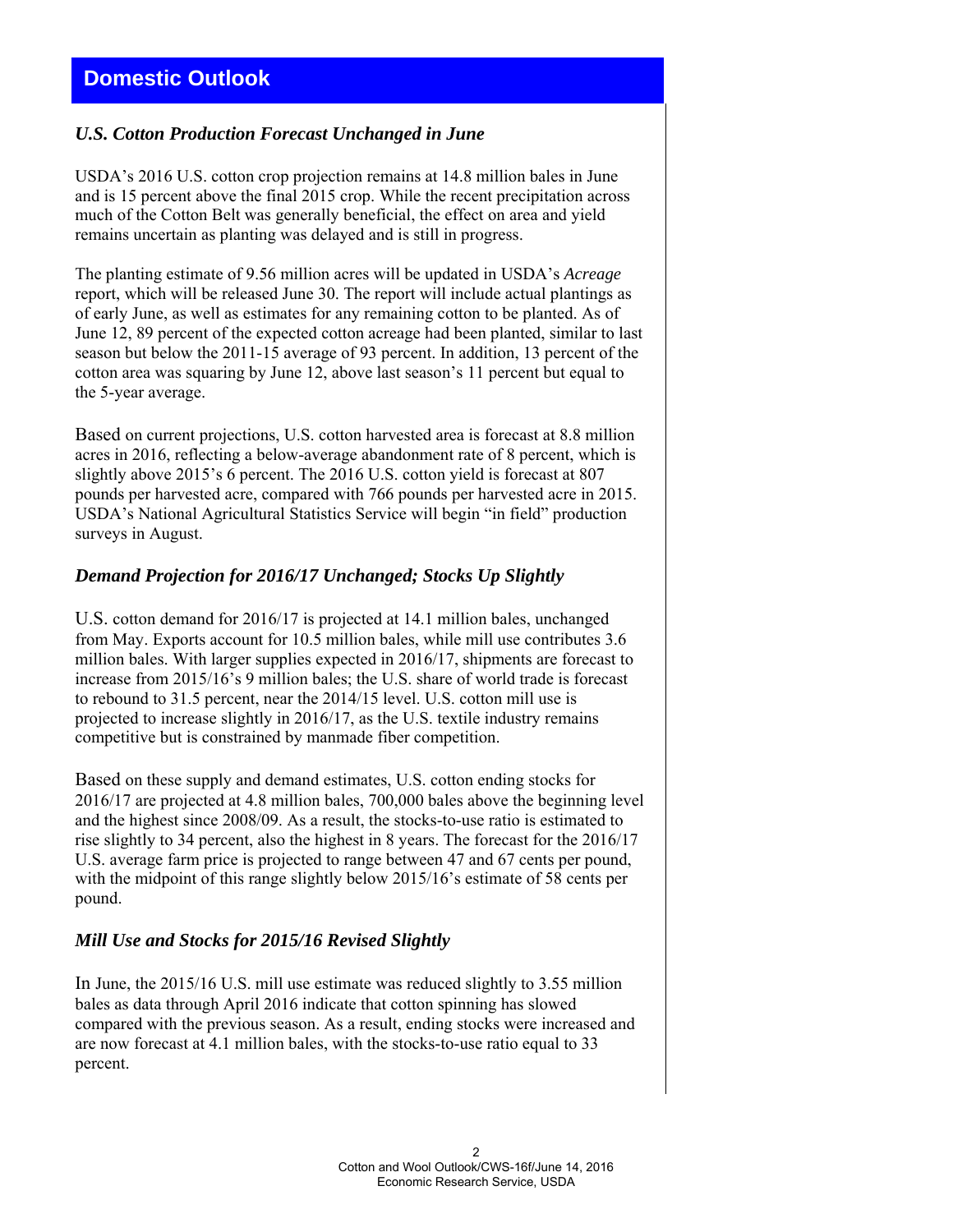# **International Outlook**

## *Global Cotton Production Forecast To Rebound in 2016/17*

World cotton production in 2016/17 is projected to increase 5 percent (5 million bales) from the previous season to 103.2 million bales. Larger crops are forecast for most major cotton-producing countries in 2016/17, with China being the key exception. India is expected to be the largest producer for a second consecutive season in 2016/17, reaching 28 million bales (+1.2 million bales) and 27 percent of the global cotton crop. With slightly lower area, a yield rebound from 2015/16's relatively low level is expected.

Production in China is forecast at 21.5 million bales (-1.0 million bales) in 2016/17, the lowest crop since 2000/01. Area devoted to cotton continues to trend lower in China and is projected at its lowest in over 65 years. With government policies reducing support for cotton farmers—particularly in eastern China—most of the crop is now grown in Xinjiang, a high-yielding region in northwestern China. As a result, the national yield is forecast at a record 1,614 kg/hectare in 2016/17. Production for Pakistan in 2016/17 is projected at 9 million bales (+2.0 million bales), nearly 29 percent above the previous season as a return to normal yields is expected. Brazil's crop is forecast to decline slightly to 6.4 million bales, as a decline in area is expected to more than offset a higher yield.

World cotton area harvested in 2016/17 is projected at 30.4 million hectares (75.2 million acres), slightly below 2015/16 and the lowest since 2009/10. The global cotton yield is forecast at 738 kg/hectare (658 pounds per acre) in 2016/17, similar to the average of the last two seasons.

## *World Cotton Mill Use To Expand Further in 2016/17; Trade Reduced*

Global cotton mill use is projected at 110.6 million bales in 2016/17, 1.8 million bales above 2015/16, as stable cotton prices and improved economic growth strengthen demand. If realized, cotton mill consumption would be the highest since 2010/11's 115.6 million bales. China and India remain the leading spinners of raw cotton, with a combined consumption of nearly 58 million bales, or 52 percent of the global total for 2016/17.

China's cotton consumption is forecast at 33.5 million bales in 2016/17, up 3 percent (1 million bales) from the previous season. China's consumption is expected to benefit as local textile mills gain access to raw cotton at competitive prices from the national reserve; as a result, the need for cotton yarn imports is expected to be reduced from previous years. In 2015/16, China will import more than 9 million bale-equivalents of cotton yarn, with India, Vietnam, and Pakistan providing about 80 percent of the total (fig. 2). Government policies intended to build spinning capacity in Xinjiang will also support China's consumption growth.

Mill use in India is projected to remain stable in 2016/17 at about 24.3 million bales. Although growth is not expected as a result of China's reduced yarn import demand, India's cotton consumption is forecast to remain near the record set in 2014/15. However, mill use in other foreign countries is anticipated to rise in 2016/17. In Pakistan—the third largest spinner—cotton consumption, at 10.5 million bales, is projected to expand slightly as their crop rebounds. Gains in mill use are also expected to continue in Bangladesh and Vietnam and reach record

> 3 Cotton and Wool Outlook/CWS-16f/June 14, 2016 Economic Research Service, USDA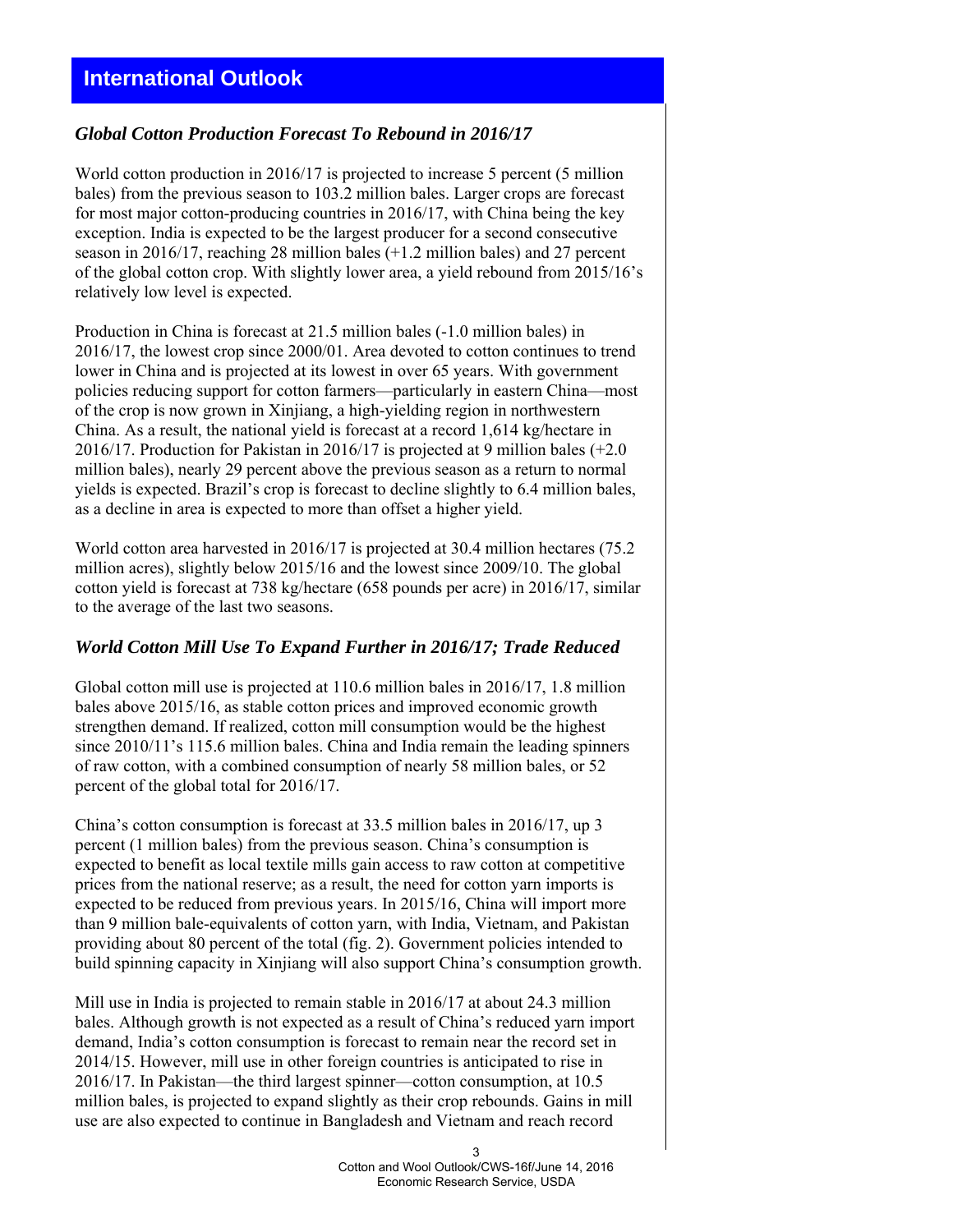highs in 2016/17, with cotton consumption forecast at 6.0 million bales and 5.1 million bales, respectively. Meanwhile, Turkey's consumption is projected to rise slightly for the fifth consecutive season to 6.5 million bales in 2016/17.

In contrast, world cotton trade is forecast at 33.3 million bales in 2016/17, 900,000 bales below a year earlier and the lowest since 2008/09, when global trade totaled 30.3 million bales. While exports are projected to rebound in the United States with the larger crop forecast, shipments from India are expected to be lower. Decreased trade relative to 2015/16 is due to sharply lower expected imports by Pakistan, as production there recovers from devastating insect damage last season. At the same time, 2016/17 imports are forecast to rise in Bangladesh and Vietnam, where mill consumption is expanding. China is projected to import 4.5 million bales of raw cotton, similar to its 2015/16 imports but well below levels of just a few years ago, due to changes in policies aimed at reducing surplus stocks.

Global ending stocks are forecast at 94.7 million bales at the end of 2016/17, a 7 percent reduction from the beginning level. Stocks would be at their lowest in 4 years. While use is expected to exceed production for the second consecutive season in 2016/17 and reduce stocks, the world stocks-to-use ratio is estimated to remain at a relatively high 86 percent; this level compares favorably with an average of 89 percent for the previous 5 years, but well above the 2006/07-10/11 average of 49 percent. As a result, the 2016/17 world cotton price is expected to remain near the current season's average. In 2015/16, the world price is estimated to average near 70 cents per pound, the lowest in 7 years.

#### Figure 2 **Leading cotton yarn exporters to China**



Note: Raw-fiber equivalent basis. 1 bale = 480 pounds.

Source: USDA, Economic Research Service calculations based on World Trade Atlas data for HTS 5205.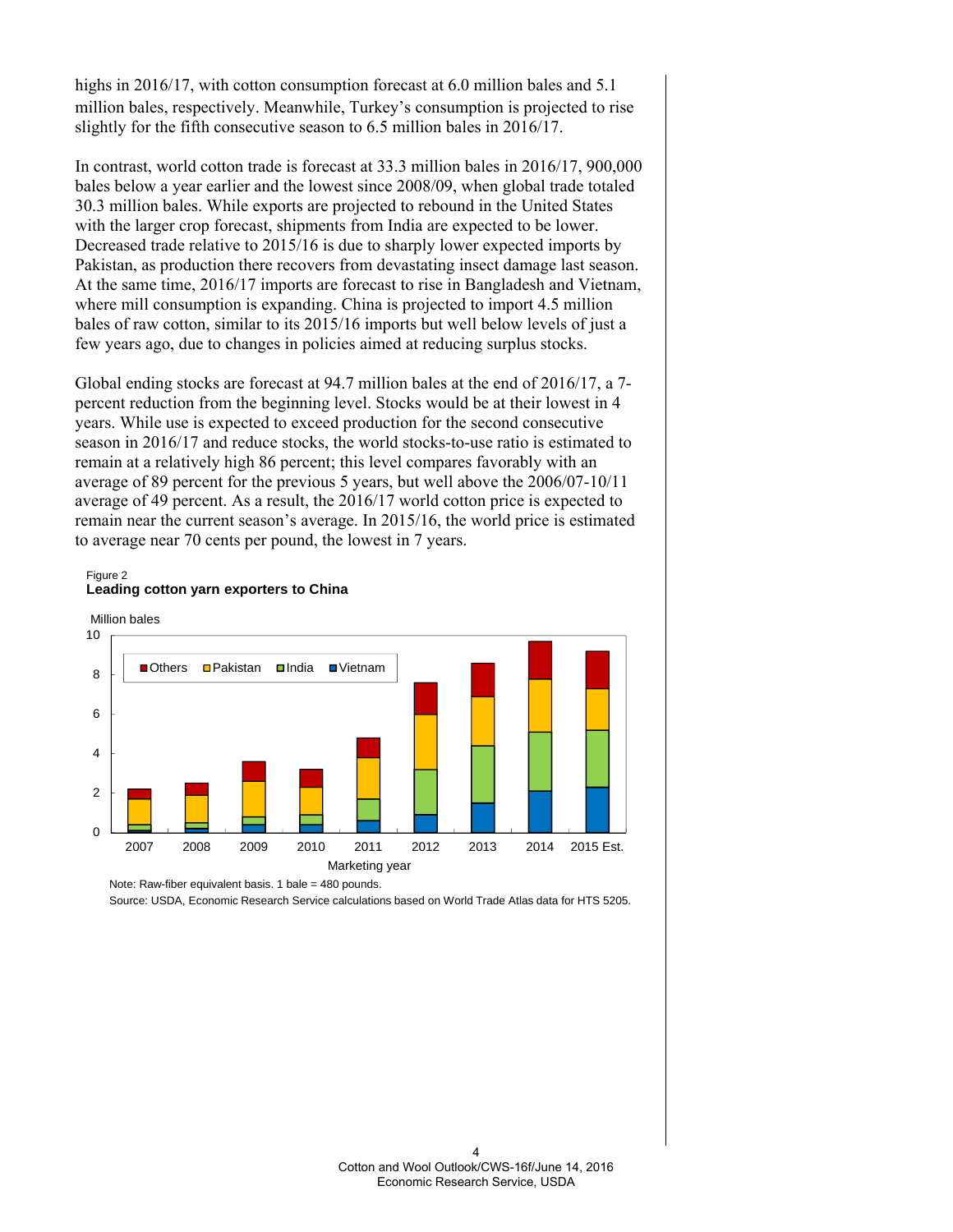# *Cotton Ginning Cost-Share Program Announced*

On June 6, the U.S. Department of Agriculture (USDA) announced the Cotton Ginning Cost-Share (CGCS) program. The new program provides an estimated \$300 million in cost-share assistance payments to cotton producers for their ginning costs based on their 2015 cotton plantings. The CGCS program was established under the statutory authority of the Commodity Credit Corporation Charter Act and is under the administration of USDA's Farm Service Agency (FSA).

The CGCS program only applies to producers who have reported 2015 cotton acres to USDA/FSA. Producers must be actively engaged in farming and also comply with conservation compliance provisions. In addition, a producer's 3-year average adjusted gross income may not exceed \$900,000 to be eligible. Under the CGCS program, the cost-share payments are capped at \$40,000 per individual or entity and do not count against 2014 Farm Act payment limitations.

Through the CGCS program, eligible producers can receive a one-time cost-share payment based on the producer's share of reported 2015 cotton acres and the regional payment rate announced by USDA. The payment rate was determined to equal 40 percent of the average ginning cost for each production region. These payment rates ranged from \$36.97 for the Southwest to \$97.41 for the West.

Table A provides regional examples of the CGCS payment calculation. For illustrative purposes, the table below is based on a producer reporting 100 acres of cotton in 2015 and the producer having a 100-percent stake in the production. In this example, the CGCS payment would equal \$4,744 for the producer in the Southeast, \$5,626 for the Delta producer, \$3,697 for the Southwest producer, and \$9,741 for the producer in the West.

CGCS applications must be submitted to the local USDA/FSA office during the sign-up period (June 20, 2016-August 5, 2016). Payments will be processed as applications are received and are expected to begin in July.<sup>1</sup>

| Table A--Cotton Ginning Cost-Share Program payment calculation, regional examples |           |       |           |      |
|-----------------------------------------------------------------------------------|-----------|-------|-----------|------|
| ltem                                                                              | Southeast | Delta | Southwest | West |
|                                                                                   |           |       |           |      |

| Cotton ginning cost-share components: |         |         |          |         |
|---------------------------------------|---------|---------|----------|---------|
| (a) Planted acres in 2015 1/          | 100     | 100     | 100      | 100     |
| (b) Producer's share 2/               | 100%    | 100%    | 100%     | 100%    |
| (c) Cost share rate 3/                | \$47.44 | \$56.26 | \$ 36.97 | \$97.41 |
| (d) Payment $(a \times b \times c)$   | \$4.744 | \$5.626 | \$ 3.697 | \$9.741 |

1/ Acres reported as planted or failed for both upland and extra-long staple cotton.

2/ Percentage the participant had in the cotton crop, as certified to USDA/FSA.

3/ Based on weighted regional ginning cost averages and adjusted to 40 percent of the cost.

Source: USDA, Farm Service Agency, June 2016 *Fact Sheet* .

Last update: 06/14/16.

1 For more information about the Cotton Ginning Cost-Share Program, see http://www.fsa.usda.gov/cgcs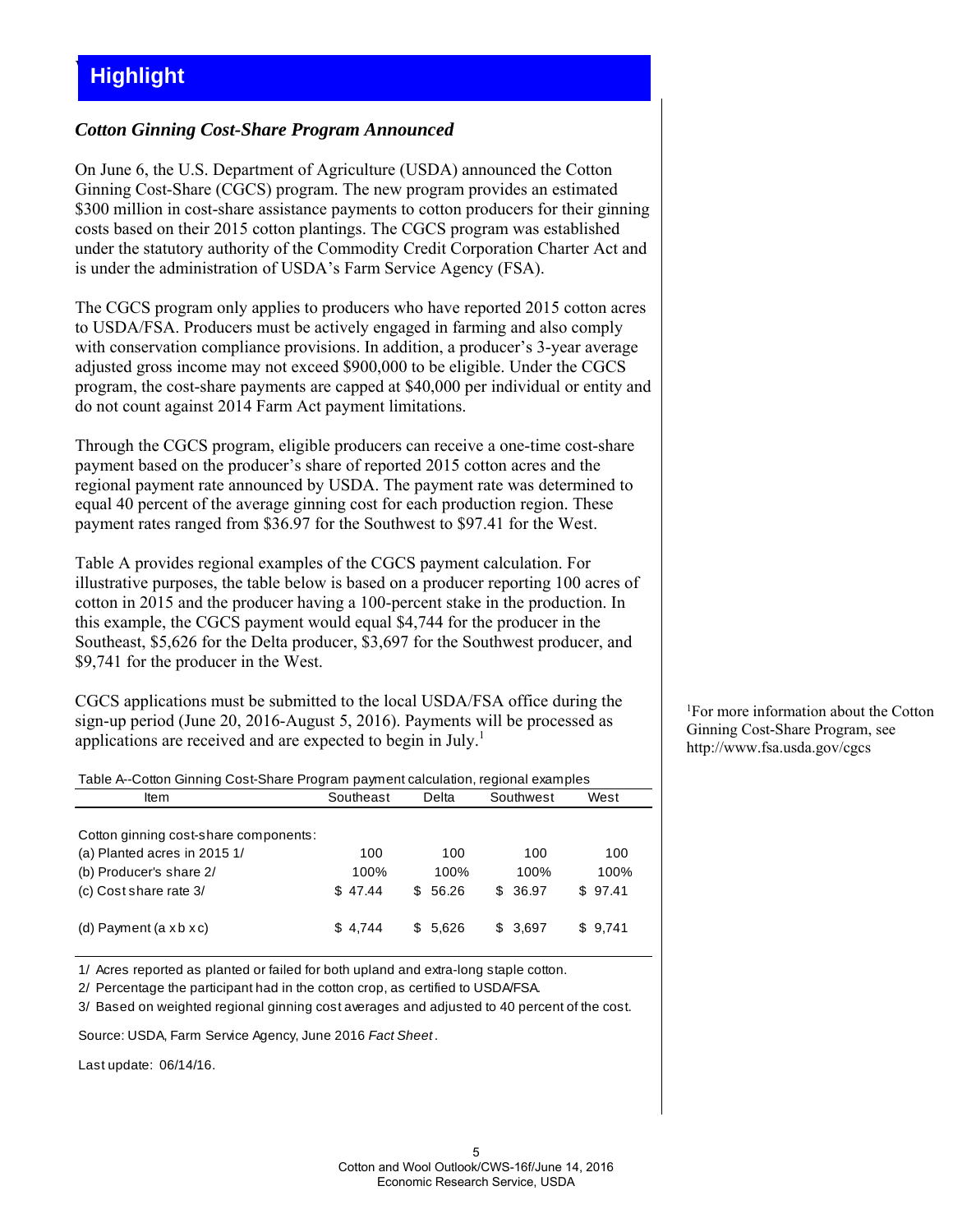# **Contacts and Links**

## **Contact Information**

Leslie Meyer (U.S. cotton & textiles) (202) 694-5307 lmeyer@ers.usda.gov Stephen MacDonald (foreign cotton) (202) 694-5305 stephenm@ers.usda.gov Carolyn Liggon (web publishing) (202) 694-5056 cvliggon@ers.usda.gov

#### **Subscription Information**

Subscribe to ERS e-mail notification service at http://www.ers.usda.gov/subscribe-to-ers -e-newsletters.aspx to receive timely notification of newsletter availability.

#### *Data*

Cotton and Wool Monthly Tables (http://ers.usda.gov/publications/cws-cotton-andwool-outlook)

Cotton and Wool Chart Gallery (http://www.ers.usda.gov/data-products/cotton-andwool-chart-gallery.aspx#.UguTC6z8J8E)

# *Related Websites*

**WASDE** http://usda.mannlib.cornell.edu/MannUsda/viewDocumentInfo.do?documentID=1194

Cotton Topics http://www.ers.usda.gov/topics/crops/cotton-wool.aspx

Cotton and Wool Outlook http://usda.mannlib.cornell.edu/MannUsda/viewDocumentInfo.do?documentID=1281

The U.S. Department of Agriculture (USDA) prohibits discrimination in all its programs and activities on the basis of race, color, national origin, age, disability, and where applicable, sex, marital status, familial status, parental status, religion, sexual orientation, genetic information, political beliefs, reprisal, or because all or a part of an individual's income is derived from any public assistance program. (Not all prohibited bases apply to all programs.) Persons with disabilities who require alternative means for communication of program information (Braille, large print, audiotape, etc.) should contact USDA's TARGET Center at (202) 720-2600 (voice and TDD). To file a complaint of discrimination, write to USDA, Director, Office of Civil Rights, 1400 Independence Avenue, SW, Washington, DC 20250-9410 or call (800) 795-3272 (voice) or (202) 720-6382 (TDD). USDA is an equal opportunity provider and employer.

#### **E-mail Notification**

Readers of ERS outlook reports have two ways they can receive an e-mail notice about release of reports and associated data.

• Receive timely notification (soon) after the report is posted on the web) via USDA's Economics, Statistics, and Market Information System (which is housed at Cornell University's Mann Library). Go to http://usda.mannlib.cornell.edu/Mann Usda/aboutEmailService.do and follow the instructions to receive e-mail notices about ERS, Agricultural Marketing Service, National Agricultural Statistics Service, and World Agricultural Outlook Board products.

• Receive weekly notification (on Friday afternoon) via the ERS website. Go to http://www.ers.usda.gov/subscribeto-ers-e-newsletters.aspx and follow the instructions to receive notices about ERS outlook reports, Amber Waves magazine, and other reports and data products on specific topics. ERS also offers RSS (really simple syndication) feeds for all ERS products. Go to http://www.ers.usda.gov/rss/ to get started.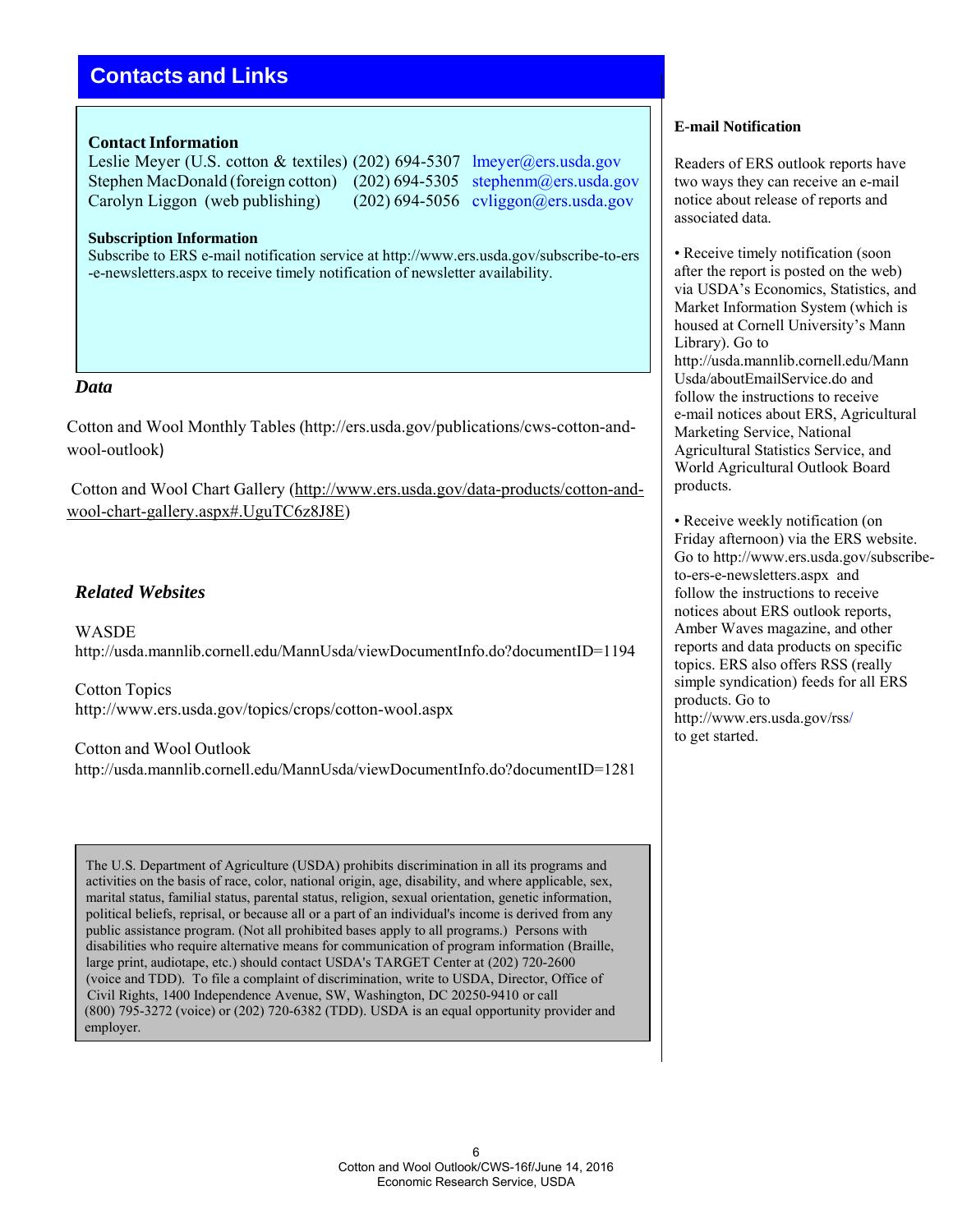|                                 |                 |                |                       | 2016/17        |
|---------------------------------|-----------------|----------------|-----------------------|----------------|
| Item                            | 2014/15         | 2015/16        | May                   | June           |
|                                 |                 |                | Million acres         |                |
| Upland:<br>Planted<br>Harvested | 10.845<br>9.157 | 8.422<br>7.920 | 9.347<br>8.588        | 9.347<br>8.588 |
|                                 |                 |                | Pounds                |                |
| Yield/harvested acre            | 826             | 755            | 792                   | 792            |
|                                 |                 |                | Million 480-lb, bales |                |
| Beginning stocks                | 2.225           | 3.441          | 3.830                 | 3.945          |
| Production                      | 15.753          | 12.455         | 14.165                | 14.165         |
| Total supply 1/                 | 17.987          | 15.933         | 18.005                | 18.120         |
| Mill use                        | 3.550           | 3.525          | 3.575                 | 3.575          |
| Exports                         | 10.836          | 8.485          | 9.950                 | 9.950          |
| Total use                       | 14.386          | 12.010         | 13.525                | 13.525         |
| Ending stocks 2/                | 3.441           | 3.945          | 4.470                 | 4.585          |
|                                 |                 |                | Percent               |                |
| Stocks-to-use ratio             | 23.9            | 32.8           | 33.0                  | 33.9           |
|                                 |                 | 1000 acres     |                       |                |
| Extra-long staple:              |                 |                |                       |                |
| Planted                         | 192.4           | 158.5          | 215.0                 | 215.0          |
| Harvested                       | 189.8           | 154.9          | 212.0                 | 212.0          |
|                                 |                 |                | Pounds                |                |
| Yield/harvested acre            | 1,432           | 1,342          | 1,438                 | 1,438          |
|                                 |                 |                | 1,000 480-lb. bales   |                |
| Beginning stocks                | 125             | 259            | 170                   | 155            |
| Production                      | 566             | 433            | 635                   | 635            |
| Total supply 1/                 | 694             | 695            | 805                   | 790            |
| Mill use                        | 25              | 25             | 25                    | 25             |
| Exports                         | 410             | 515            | 550                   | 550            |
| Total use                       | 435             | 540            | 575                   | 575<br>215     |
| Ending stocks 2/                | 259             | 155            | 230                   |                |
|                                 |                 |                | Percent               |                |
| Stocks-to-use ratio             | 59.5            | 28.7           | 40.0                  | 37.4           |

| Table 1--U.S. cotton supply and use estimates |  |  |  |  |  |
|-----------------------------------------------|--|--|--|--|--|
|-----------------------------------------------|--|--|--|--|--|

1/ Includes imports. 2/ Includes unaccounted.

Source: USDA, World Agricultural Outlook Board.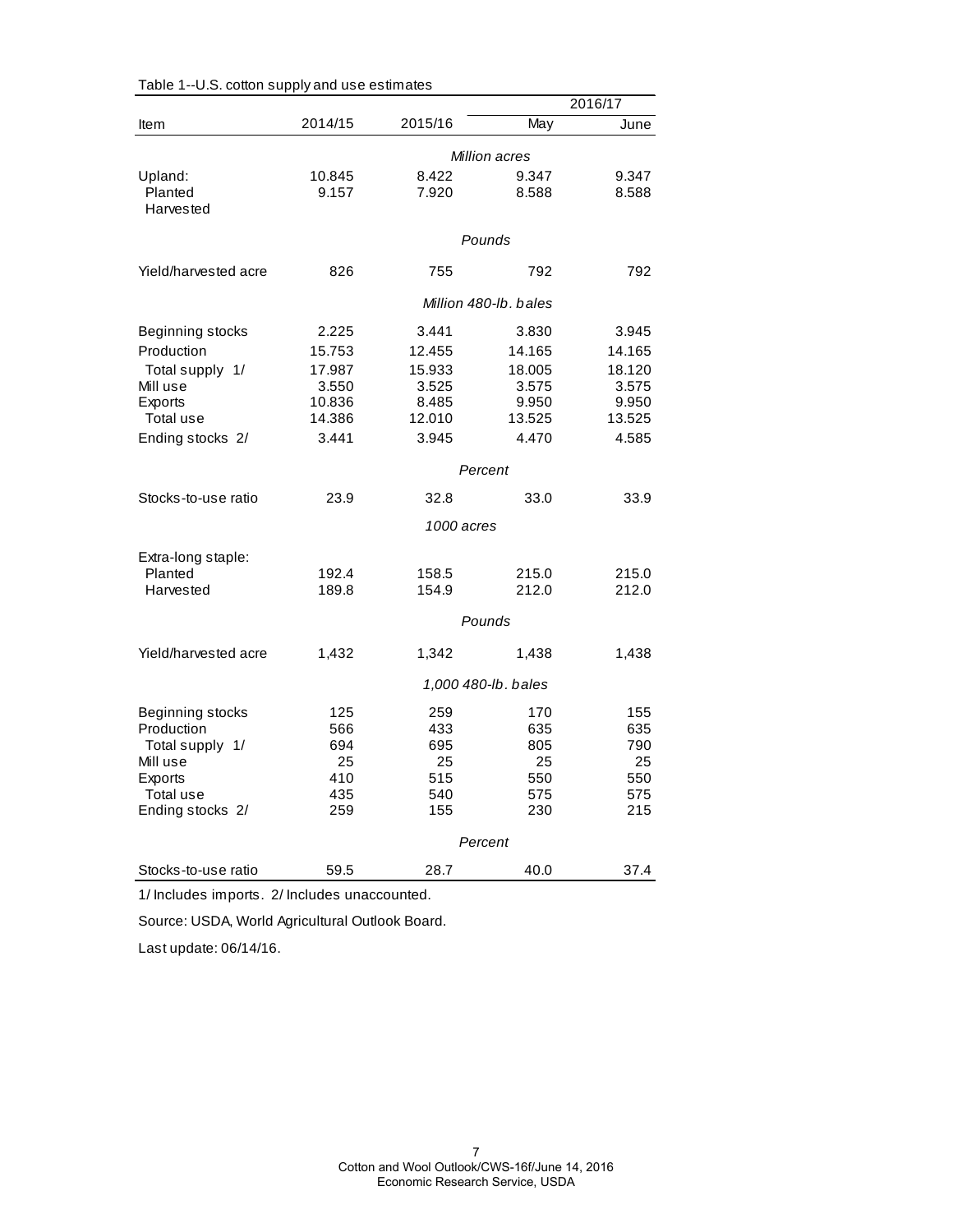|                      |         |         |                       | 2016/17 |
|----------------------|---------|---------|-----------------------|---------|
| Item                 | 2014/15 | 2015/16 | May                   | June    |
|                      |         |         | Million 480-lb, bales |         |
| Supply:              |         |         |                       |         |
| Beginning stocks--   |         |         |                       |         |
| World                | 103.23  | 112.45  | 102.84                | 102.08  |
| Foreign              | 100.88  | 108.75  | 98.84                 | 97.98   |
| Production--         |         |         |                       |         |
| World                | 119.07  | 98.15   | 104.36                | 103.17  |
| Foreign              | 102.75  | 85.26   | 89.56                 | 88.37   |
| Imports--            |         |         |                       |         |
| World                | 35.73   | 34.38   | 33.10                 | 33.33   |
| Foreign              | 35.72   | 34.34   | 33.09                 | 33.32   |
| Use:                 |         |         |                       |         |
| Mill use--           |         |         |                       |         |
| World                | 110.12  | 108.78  | 110.78                | 110.59  |
| Foreign              | 106.55  | 105.23  | 107.18                | 106.99  |
| Exports--            |         |         |                       |         |
| World                | 35.35   | 34.23   | 33.11                 | 33.33   |
| Foreign              | 24.11   | 25.23   | 22.61                 | 22.83   |
| Ending stocks--      |         |         |                       |         |
| World                | 112.45  | 102.08  | 96.48                 | 94.73   |
| Foreign              | 108.75  | 97.98   | 91.78                 | 89.93   |
|                      |         |         | Percent               |         |
| Stocks-to-use ratio: |         |         |                       |         |
| World                | 102.1   | 93.8    | 87.1                  | 85.7    |
| Foreign              | 102.1   | 93.1    | 85.6                  | 84.1    |

Table 2--World cotton supply and use estimates

Source: USDA, World Agricultural Outlook Board.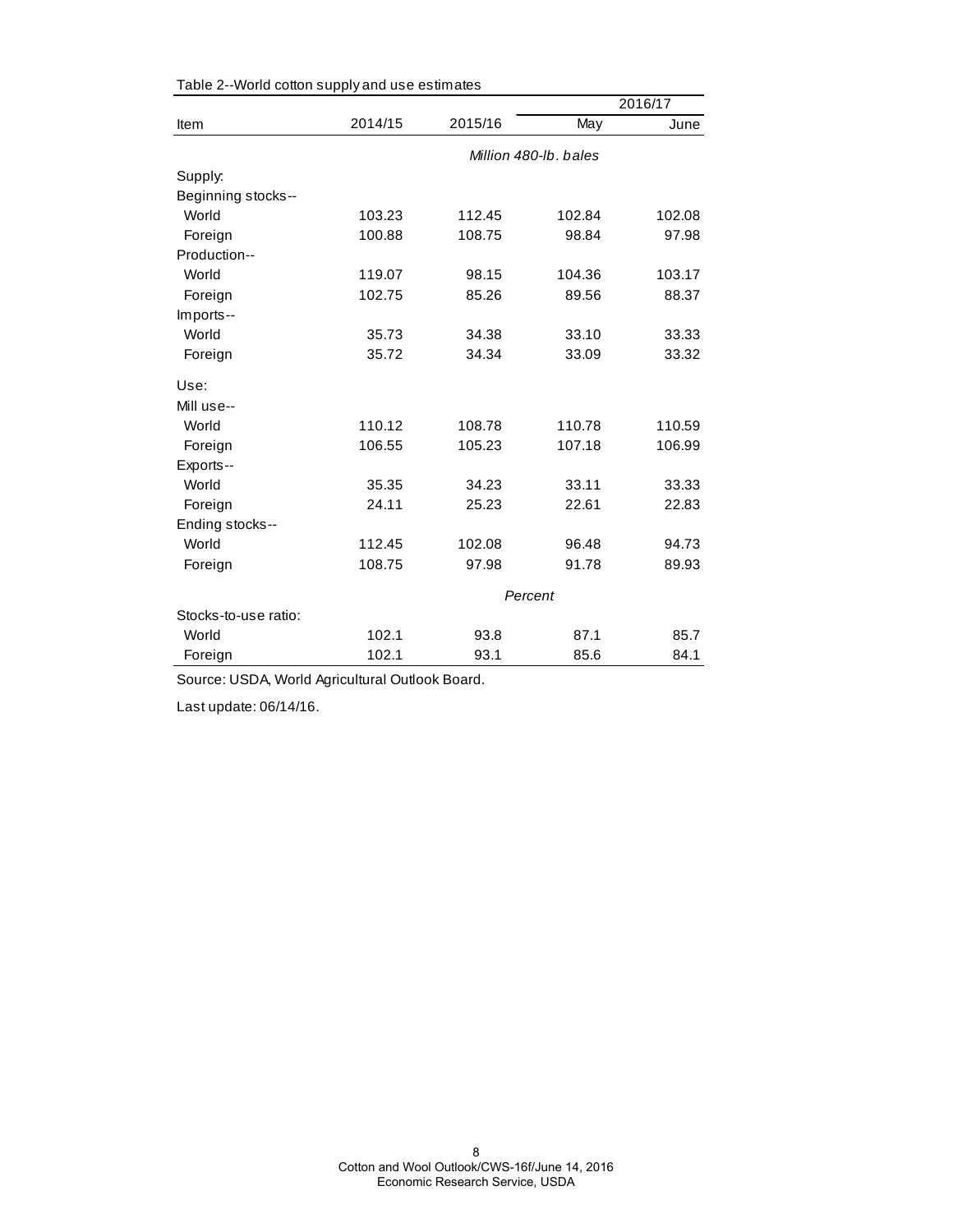| Table 3--U.S. fiber supply |                |                     |           |           |  |
|----------------------------|----------------|---------------------|-----------|-----------|--|
|                            | Feb.           | Mar.                | Apr.      | Apr.      |  |
| Item                       | 2016           | 2016                | 2016      | 2015      |  |
|                            |                | 1,000 480-lb. bales |           |           |  |
| Cotton:                    |                |                     |           |           |  |
| Stocks, beginning          | 11,313         | 10,472              | 9,082     | 9,849     |  |
| Ginnings                   | 313            | 0                   | 0         | 0         |  |
| Imports since August 1     | 22.9           | 29.4                | 31.1      | 8.0       |  |
|                            | Million pounds |                     |           |           |  |
| Manmade:                   |                |                     |           |           |  |
| Production                 | 506.1          | 535.9               | 533.3     | 516.7     |  |
| Noncellulosic              | 506.1          | 535.9               | 533.3     | 516.7     |  |
| Cellulosic                 | ΝA             | ΝA                  | ΝA        | <b>NA</b> |  |
| Total since January 1      | 1,040.9        | 1,576.8             | 2,110.1   | 2,123.6   |  |
|                            |                |                     |           |           |  |
|                            | Jan            | Feb.                | Mar.      | Mar.      |  |
|                            | 2016           | 2016                | 2016      | 2015      |  |
|                            |                | Million pounds      |           |           |  |
| Raw fiber imports:         | 192.8          | 181.5               | ΝA        | 206.7     |  |
| Noncellulosic              | 176.7          | 164.8               | <b>NA</b> | 190.7     |  |
| Cellulosic                 | 16.1           | 16.7                | <b>NA</b> | 16.0      |  |
| Total since January 1      | 192.8          | 374.3               | ΝA        | 545.9     |  |
|                            |                | 1,000 pounds        |           |           |  |
| Wool and mohair:           |                |                     |           |           |  |
| Raw wool imports, clean    | 564.6          | 321.8               | 600.5     | 420.0     |  |
| 48s-and-finer              | 315.5          | 250.5               | 531.3     | 228.6     |  |
| Not-finer-than-46s         | 249.1          | 71.4                | 69.2      | 191.4     |  |
| Total since January 1      | 564.6          | 886.4               | 1,486.9   | 1,724.9   |  |
| Wool top imports           | 257.9          | 173.6               | 277.6     | 291.0     |  |
| Total since January 1      | 257.9          | 431.5               | 709.0     | 888.9     |  |
| Mohair imports, clean      | 0.0            | 0.0                 | 13.2      | 0.0       |  |
| Total since January 1      | 0.0            | 0.0                 | 13.2      | 0.0       |  |

NA = Not available.

Sources: USDA, National Agricultural Statistics Service; U.S. Dept. of Commerce, U.S. Census Bureau; and *Fiber Organon* .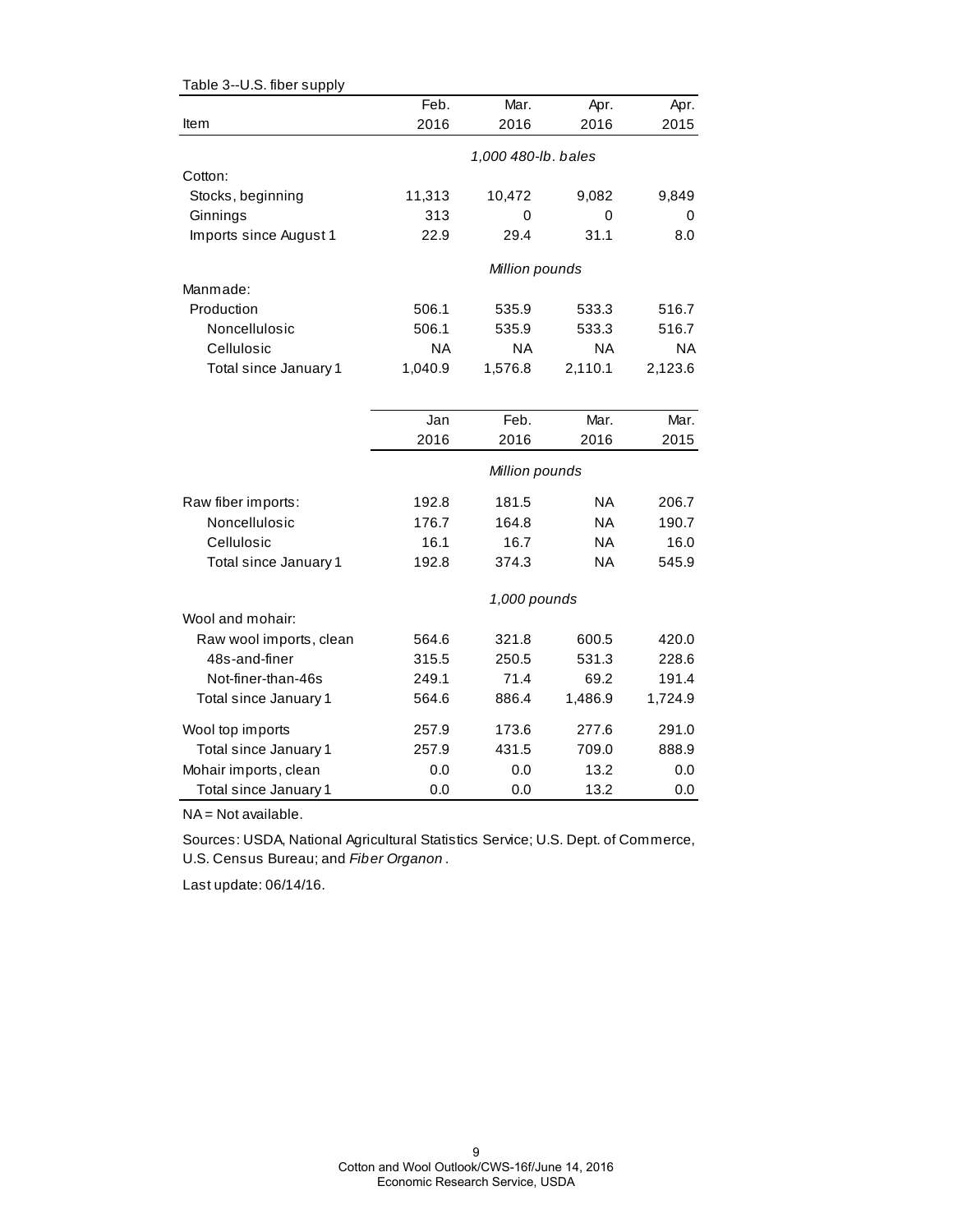| Table 4--U.S. fiber demand  |       |                     |           |         |
|-----------------------------|-------|---------------------|-----------|---------|
|                             | Feb.  | Mar.                | Apr.      | Apr.    |
| ltem                        | 2016  | 2016                | 2016      | 2015    |
|                             |       |                     |           |         |
|                             |       | 1,000 480-lb. bales |           |         |
| Cotton:                     |       |                     |           |         |
| All consumed by mills 1/    | 289   | 293                 | 294       | 305     |
| Total since August 1        | 2,005 | 2,298               | 2,593     | 2,634   |
| Daily rate                  | 13.8  | 12.8                | 14.0      | 13.8    |
| Upland consumed by mills 1/ | 286   | 291                 | 292       | 303     |
| Total since August 1        | 1,990 | 2,282               | 2,574     | 2,614   |
| Daily rate                  | 13.6  | 12.6                | 13.9      | 13.8    |
| Upland exports              | 803   | 1,053               | 983       | 1,388   |
| Total since August 1        | 3,852 | 4,905               | 5,887     | 7,689   |
| Sales for next season       | 78    | 181                 | 72        | 186     |
| Total since August 1        | 962   | 1,143               | 1,215     | 1,130   |
| Extra-long staple exports   | 77.8  | 49.9                | 54.7      | 40.8    |
| Total since August 1        | 285.6 | 335.5               | 390.2     | 237.4   |
| Sales for next season       | 0.0   | 0.9                 | 2.4       | 0.3     |
| Total since August 1        | 0.0   | 0.9                 | 3.3       | 0.3     |
|                             | Jan.  | Feb.                | Mar.      | Mar.    |
|                             | 2016  | 2016                | 2016      | 2015    |
|                             |       | Million pounds      |           |         |
| Manmade:                    |       |                     |           |         |
| Raw fiber exports           | 44.5  | 45.0                | <b>NA</b> | 53.6    |
| Noncellulosic               | 44.1  | 44.6                | <b>NA</b> | 53.3    |
| Cellulosic                  | 0.4   | 0.4                 | <b>NA</b> | 0.3     |
| Total since January 1       | 44.5  | 89.5                | <b>NA</b> | 150.5   |
|                             |       | 1,000 pounds        |           |         |
| Wool and mohair:            |       |                     |           |         |
| Raw wool exports, clean     | 303.5 | 225.0               | 806.4     | 477.6   |
| Total since January 1       | 303.5 | 528.5               | 1,334.9   | 1,127.2 |
| Wool top exports            | 114.7 | 76.7                | 66.2      | 14.7    |
| Total since January 1       | 114.7 | 191.5               | 257.7     | 20.9    |
| Mohair exports, clean       | 28.8  | 40.7                | 0.0       | 197.0   |
| Total since January 1       | 28.8  | 69.5                | 69.5      | 601.8   |

NA = Not available.

1/ Estimated by USDA.

Sources: USDA, Farm Service Agency; USDA, Foreign Agricultural Service, U.S. Export Sales; U.S. Dept. of Commerce, U.S. Census Bureau; and *Fiber Organon.*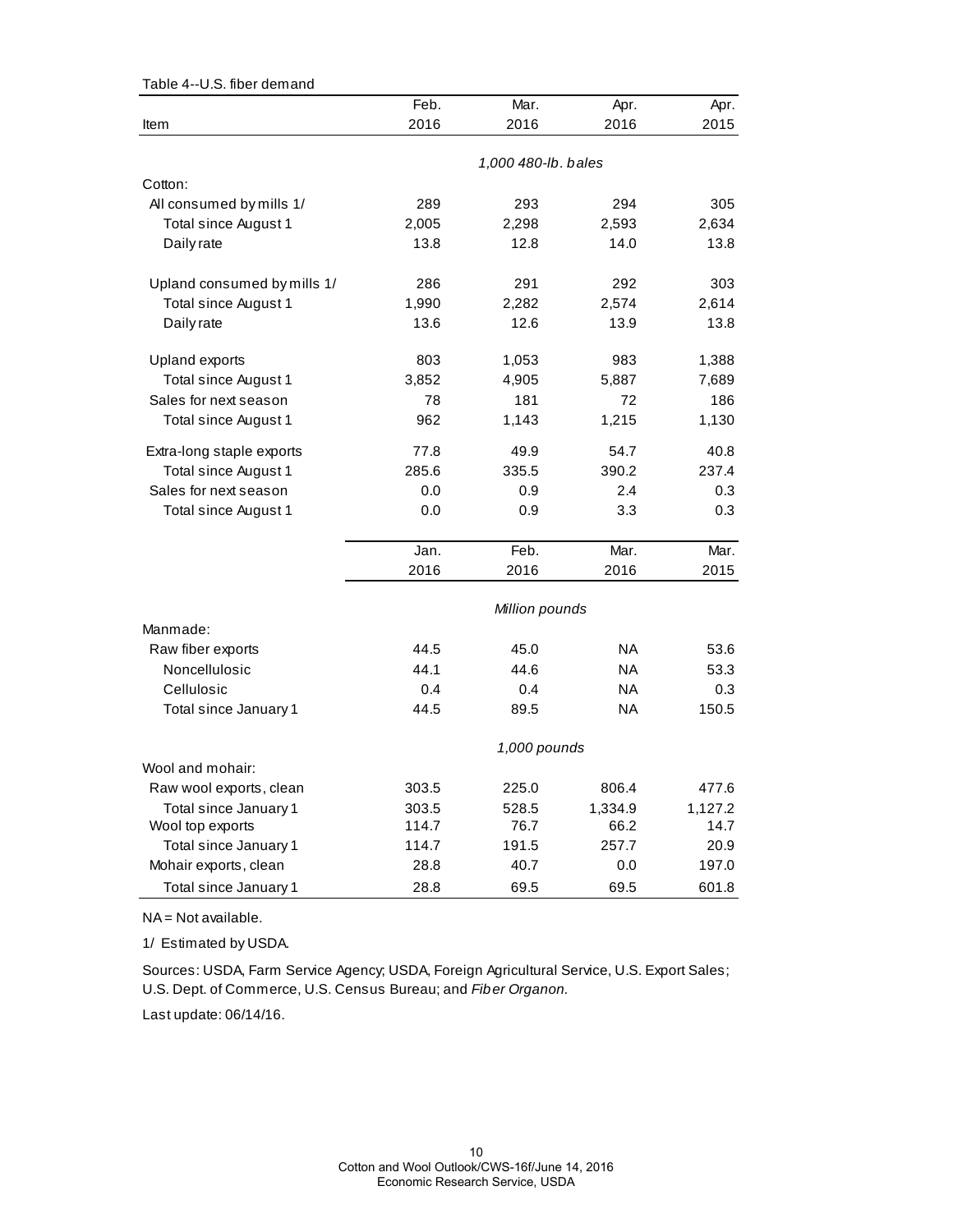|                            | Mar.      | Apr.              | May       | May    |
|----------------------------|-----------|-------------------|-----------|--------|
| Item                       | 2016      | 2016              | 2016      | 2015   |
|                            |           |                   |           |        |
|                            |           | Cents per pound   |           |        |
| Domestic cotton prices:    |           |                   |           |        |
| Adjusted world price       | 44.23     | 49.51             | 51.01     | 51.61  |
| Upland spot 41-34          | 55.96     | 59.65             | 60.36     | 63.06  |
| Pima spot 02-46            | 128.95    | 125.50            | 125.50    | 149.00 |
| Average price received by  |           |                   |           |        |
| upland producers           | 55.20     | 55.80             | <b>NA</b> | 65.90  |
| Far Eastern cotton quotes: |           |                   |           |        |
| A Index                    | 65.45     | 69.94             | 70.25     | 72.46  |
| Memphis/Eastern            | 69.25     | 74.06             | 74.19     | 74.81  |
| Memphis/Orleans/Texas      | 66.80     | 71.31             | 71.19     | 74.50  |
| California/Arizona         | 70.05     | 74.81             | 74.94     | 77.38  |
|                            |           | Dollars per pound |           |        |
| Wool prices (clean):       |           |                   |           |        |
| <b>U.S. 58s</b>            | 3.04      | 3.05              | 3.26      | 3.13   |
| Australian 58s 1/          | 3.78      | 4.06              | 4.01      | 4.15   |
| <b>U.S. 60s</b>            | 3.35      | 3.27              | 3.40      | 3.36   |
| Australian 60s 1/          | <b>NQ</b> | <b>NQ</b>         | <b>NQ</b> | 4.28   |
| <b>U.S. 64s</b>            | 3.79      | 3.99              | 4.00      | 3.86   |
| Australian 64s 1/          | 4.72      | 4.89              | 4.80      | 4.90   |

Table 5--U.S. and world fiber prices

NA = Not available. NQ = No quote.

1/ In bond, Charleston, SC.

Sources: USDA, *Cotton Price Statistics* ; Cotlook Ltd., *Cotton Outlook;* and trade reports.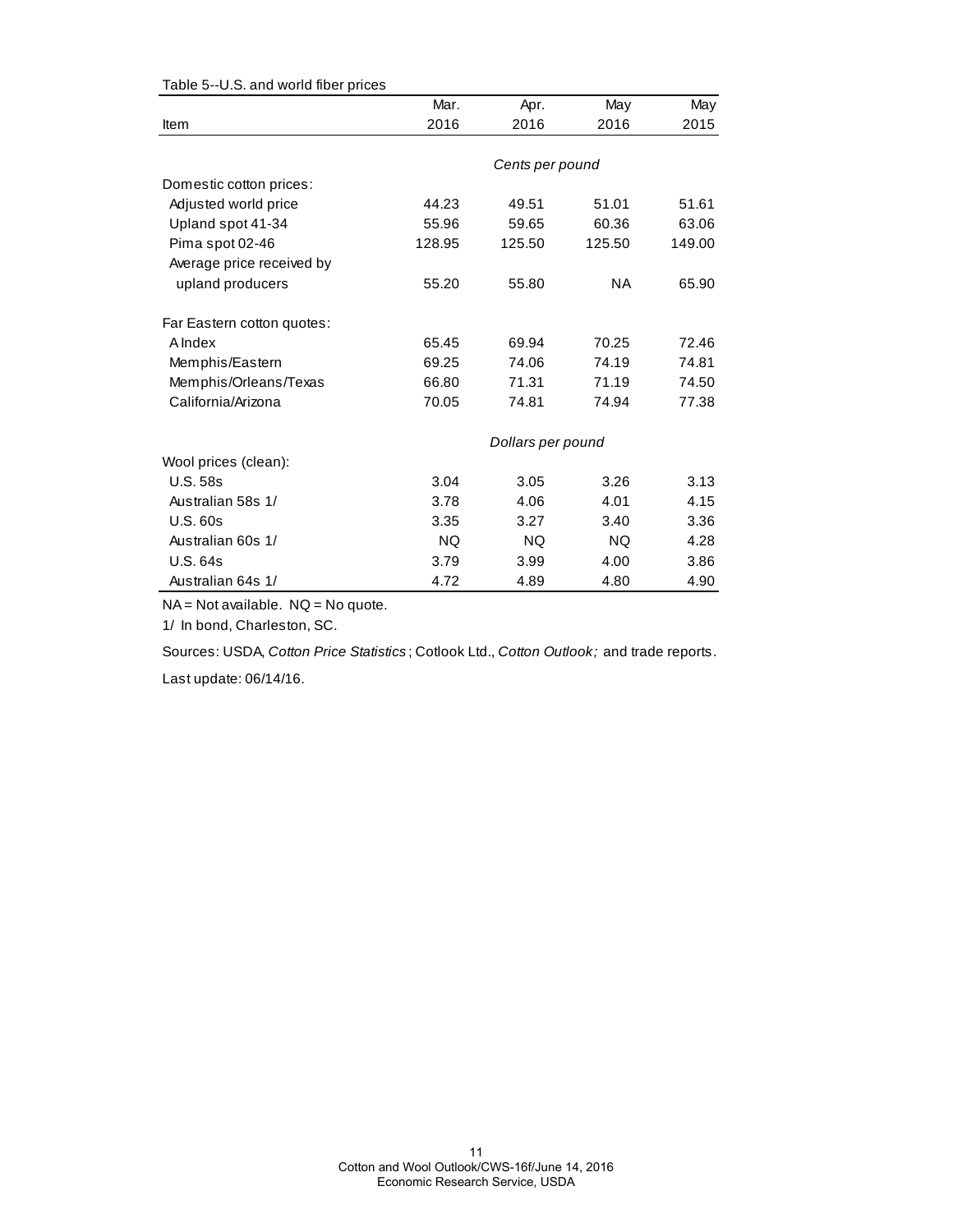| rable o--o.o. lexule imports, by liber | Feb.            | Mar.      | Apr.      | Apr.      |  |  |
|----------------------------------------|-----------------|-----------|-----------|-----------|--|--|
| Item                                   | 2016            | 2016      | 2016      | 2015      |  |  |
|                                        | 1,000 pounds 1/ |           |           |           |  |  |
| Yarn, thread, and fabric:              | 271,075         | 252,439   | 266,995   | 288,437   |  |  |
| Cotton                                 | 55,986          | 48,400    | 55,791    | 59,575    |  |  |
| Linen                                  | 22,293          | 25,572    | 19,735    | 27,259    |  |  |
| Wool                                   | 3,919           | 3,713     | 3,986     | 4,198     |  |  |
| Silk                                   | 841             | 566       | 513       | 569       |  |  |
| Manmade                                | 188,036         | 174,188   | 186,971   | 196,836   |  |  |
| Apparel:                               | 991,057         | 750,185   | 784,424   | 813,060   |  |  |
| Cotton                                 | 527,549         | 411,961   | 417,938   | 440,347   |  |  |
| Linen                                  | 11,544          | 8,442     | 9,179     | 9,206     |  |  |
| Wool                                   | 22,473          | 15,688    | 18,426    | 18,331    |  |  |
| Silk                                   | 10,516          | 7,458     | 8,843     | 9,754     |  |  |
| Manmade                                | 418,976         | 306,636   | 330,039   | 335,423   |  |  |
| Home furnishings:                      | 241,236         | 197,019   | 219,767   | 231,563   |  |  |
| Cotton                                 | 136,277         | 125,871   | 131,991   | 141,091   |  |  |
| Linen                                  | 1,106           | 858       | 765       | 779       |  |  |
| Wool                                   | 437             | 374       | 337       | 336       |  |  |
| Silk                                   | 157             | 114       | 146       | 98        |  |  |
| Manmade                                | 103,258         | 69,802    | 86,528    | 89,259    |  |  |
| Floor coverings:                       | 81,151          | 81,221    | 80,118    | 83,626    |  |  |
| Cotton                                 | 9,762           | 11,312    | 10,370    | 11,027    |  |  |
| Linen                                  | 26,216          | 26,606    | 24,132    | 22,185    |  |  |
| Wool                                   | 10,245          | 11,459    | 10,458    | 11,333    |  |  |
| Silk                                   | 2,611           | 3,292     | 2,737     | 3,007     |  |  |
| Manmade                                | 32,317          | 28,553    | 32,421    | 36,074    |  |  |
| Total imports: 2/                      | 1,584,853       | 1,281,152 | 1,351,619 | 1,417,050 |  |  |
| Cotton                                 | 729,794         | 597,718   | 616,292   | 652,301   |  |  |
| Linen                                  | 61,158          | 61,478    | 53,811    | 59,429    |  |  |
| Wool                                   | 37,081          | 31,242    | 33,223    | 34,210    |  |  |
| Silk                                   | 14,126          | 11,430    | 12,240    | 13,428    |  |  |
| Manmade                                | 742,693         | 579,284   | 636,054   | 657,681   |  |  |

Table 6--U.S. textile imports, by fiber

1/ Raw-fiber equivalent. 2/ Includes headgear.

Sources: USDA, Economic Research Service; and U.S. Dept. of Commerce, U.S. Census Bureau.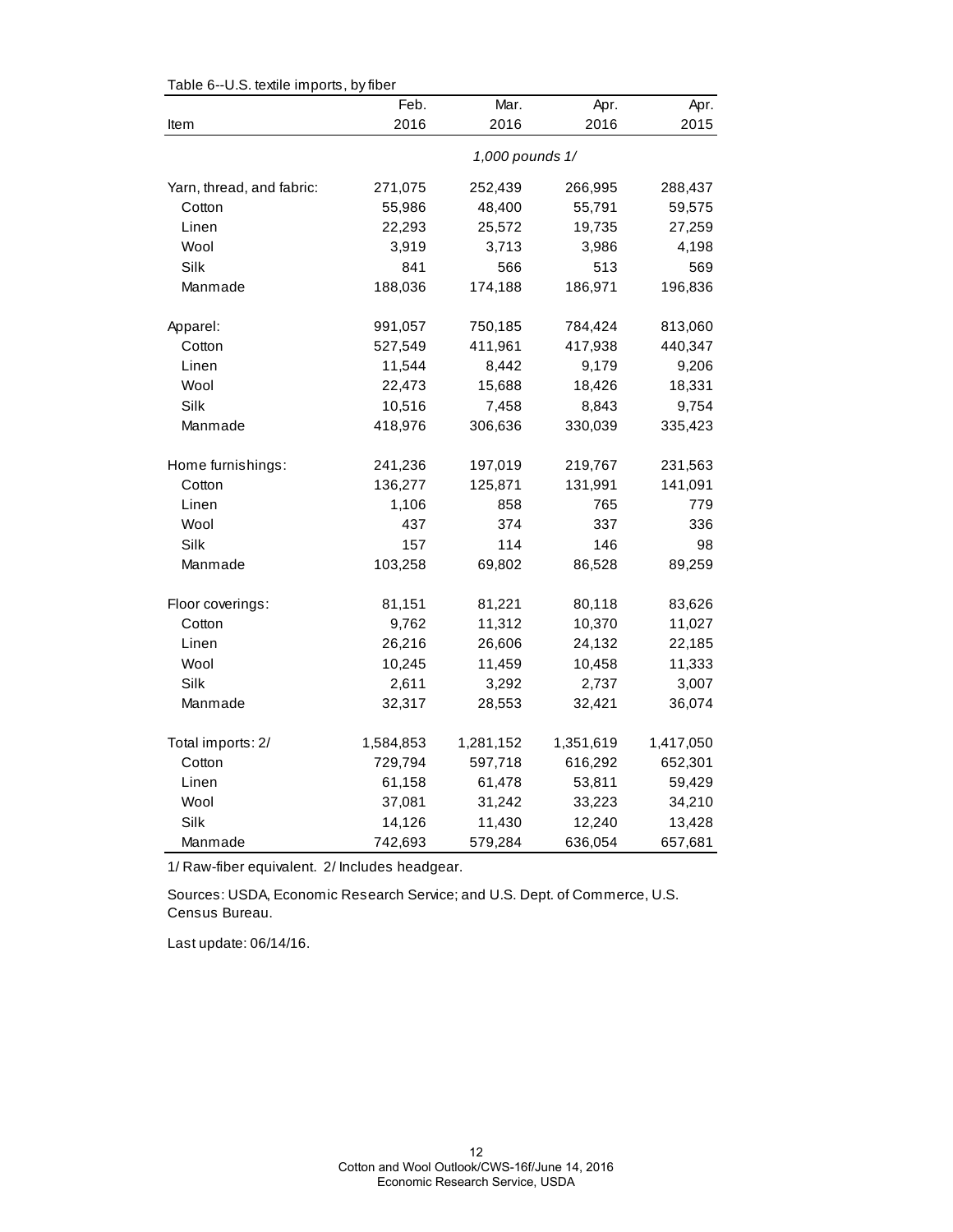|                           | Feb.    | Mar.            | Apr.    | Apr.    |
|---------------------------|---------|-----------------|---------|---------|
| Item                      | 2016    | 2016            | 2016    | 2015    |
|                           |         | 1,000 pounds 1/ |         |         |
| Yarn, thread, and fabric: | 239,520 | 244,435         | 244,238 | 262,624 |
| Cotton                    | 128,906 | 130,610         | 132,049 | 138,316 |
| Linen                     | 6,392   | 6,687           | 6,450   | 7,021   |
| Wool                      | 2,772   | 2,692           | 2,638   | 3,164   |
| Silk                      | 1,099   | 1,205           | 1,163   | 1,230   |
| Manmade                   | 100,350 | 103,241         | 101,937 | 112,893 |
| Apparel:                  | 21,564  | 24,961          | 24,901  | 27,319  |
| Cotton                    | 9,544   | 10,893          | 11,282  | 12,024  |
| Linen                     | 350     | 386             | 294     | 475     |
| Wool                      | 1,467   | 1,914           | 1,408   | 1,311   |
| Silk                      | 1,022   | 1,348           | 993     | 834     |
| Manmade                   | 9,182   | 10,421          | 10,924  | 12,675  |
| Home furnishings:         | 2,892   | 3,507           | 4,016   | 4,959   |
| Cotton                    | 1,403   | 1,674           | 1,974   | 2,401   |
| Linen                     | 145     | 202             | 192     | 378     |
| Wool                      | 51      | 64              | 67      | 77      |
| Silk                      | 98      | 139             | 143     | 196     |
| Manmade                   | 1,194   | 1,428           | 1,640   | 1,907   |
| Floor coverings:          | 23,459  | 26,348          | 25,753  | 28,066  |
| Cotton                    | 1,934   | 2,112           | 1,950   | 2,262   |
| Linen                     | 992     | 1,115           | 970     | 1,331   |
| Wool                      | 1,091   | 1,366           | 1,085   | 1,831   |
| Silk                      | 49      | 47              | 26      | 56      |
| Manmade                   | 19,392  | 21,708          | 21,723  | 22,586  |
| Total exports: 2/         | 287,499 | 299,312         | 298,962 | 323,028 |
| Cotton                    | 141,831 | 145,315         | 147,288 | 155,040 |
| Linen                     | 7,879   | 8,391           | 7,905   | 9,206   |
| Wool                      | 5,383   | 6,039           | 5,200   | 6,384   |
| Silk                      | 2,270   | 2,739           | 2,325   | 2,316   |
| Manmade                   | 130,137 | 136,828         | 136,244 | 150,083 |

Table 7--U.S. textile exports, by fiber

1/ Raw-fiber equivalent. 2/ Includes headgear.

Census Bureau. Sources: USDA, Economic Research Service; U.S. Dept. of Commerce, U.S.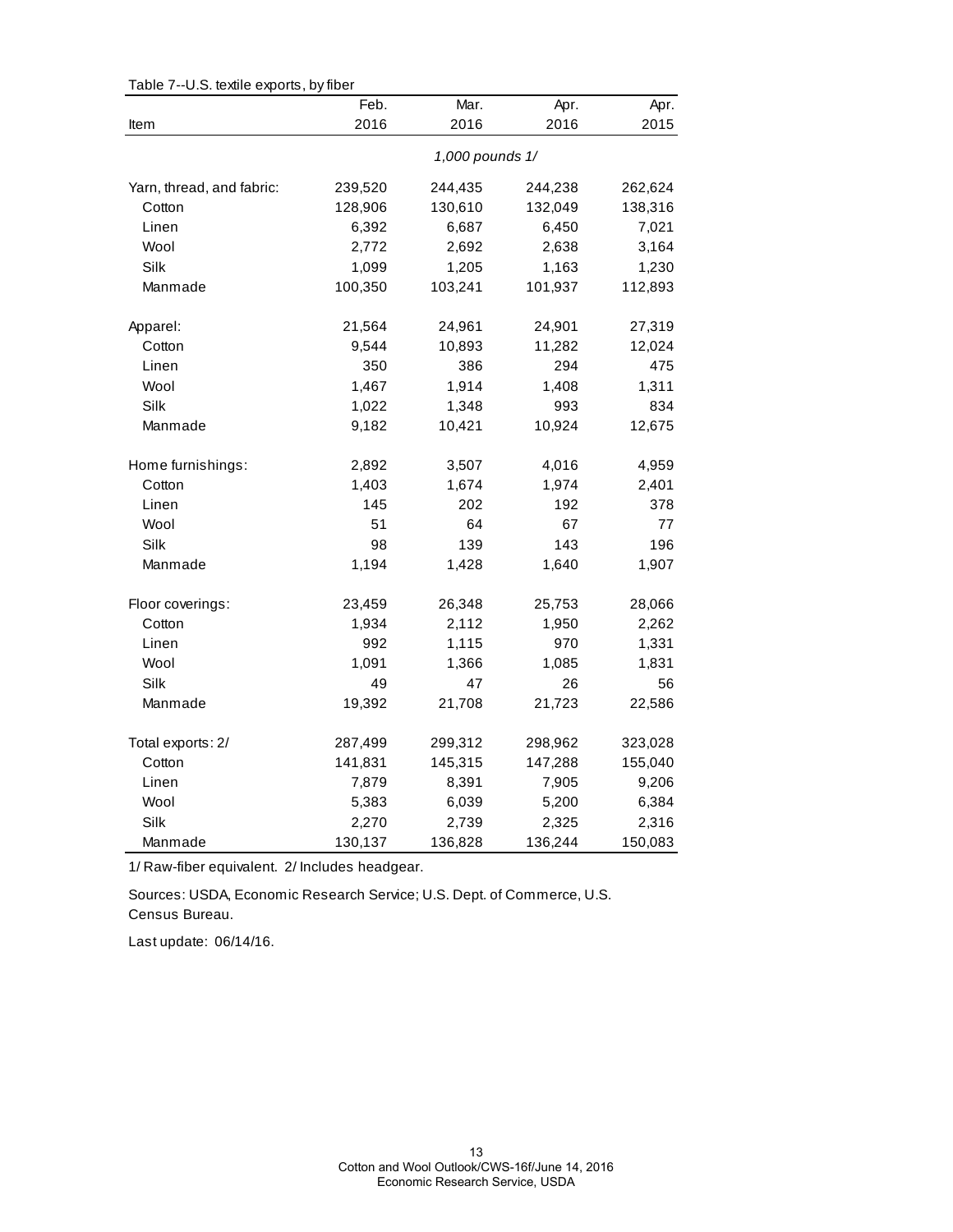| Table 8--U.S. cotton textile imports, by origin |  |  |  |
|-------------------------------------------------|--|--|--|
|                                                 |  |  |  |

|                    | ່. ອ<br>Feb.<br>2016 | Mar.<br>2016    | Apr.<br>2016 | Apr.<br>2015 |
|--------------------|----------------------|-----------------|--------------|--------------|
| Region/country     |                      |                 |              |              |
|                    |                      | 1,000 pounds 1/ |              |              |
| North America      | 145,060              | 131,439         | 128,915      | 134,319      |
| Canada             | 3,072                | 3,103           | 2,957        | 3,215        |
| Dominican Republic | 10,573               | 8,653           | 8,134        | 8,028        |
| El Salvador        | 17,670               | 18,184          | 20,811       | 16,556       |
| Guatemala          | 7,634                | 7,542           | 7,601        | 7,763        |
| Haiti              | 15,549               | 12,057          | 12,060       | 12,983       |
| Honduras           | 31,002               | 27,116          | 23,263       | 25,065       |
| Mexico             | 39,559               | 37,814          | 39,689       | 42,198       |
| Nicaragua          | 19,973               | 16,896          | 14,359       | 18,487       |
| South America      | 4,073                | 4,174           | 3,626        | 3,798        |
| Colombia           | 1,618                | 1,720           | 1,517        | 1,724        |
| Peru               | 2,288                | 2,201           | 1,841        | 1,744        |
| Europe             | 13,541               | 13,910          | 13,137       | 11,942       |
| Germany            | 880                  | 1,175           | 1,079        | 1,230        |
| Italy              | 1,684                | 1,627           | 1,589        | 1,772        |
| Portugal           | 1,376                | 1,314           | 1,016        | 1,060        |
| Turkey             | 6,846                | 6,747           | 6,591        | 5,468        |
| Asia               | 555,187              | 435,036         | 457,702      | 488,381      |
| <b>Bahrain</b>     | 2,497                | 2,544           | 2,211        | 2,251        |
| Bangladesh         | 55,205               | 53,549          | 46,677       | 49,282       |
| Cambodia           | 16,690               | 13,543          | 12,978       | 16,967       |
| China              | 232,964              | 122,629         | 166,342      | 158,209      |
| Hong Kong          | 1,439                | 540             | 846          | 754          |
| India              | 75,548               | 81,615          | 73,750       | 81,710       |
| Indonesia          | 25,442               | 22,498          | 20,642       | 25,512       |
| <b>Israel</b>      | 493                  | 773             | 428          | 588          |
| Japan              | 1,156                | 1,472           | 1,470        | 1,781        |
| Jordan             | 3,399                | 4,510           | 3,568        | 3,708        |
| Malaysia           | 3,059                | 2,123           | 2,306        | 2,673        |
| Pakistan           | 55,664               | 61,059          | 56,207       | 64,391       |
| Philippines        | 2,927                | 3,843           | 3,305        | 5,333        |
| South Korea        | 4,658                | 5,274           | 5,583        | 6,305        |
| Sri Lanka          | 8,268                | 8,130           | 7,590        | 7,964        |
| Taiwan             | 1,832                | 1,617           | 1,727        | 2,120        |
| Thailand           | 5,568                | 4,573           | 4,179        | 5,922        |
| Vietnam            | 57,217               | 43,760          | 46,698       | 51,714       |
| Oceania            | 18                   | 36              | 63           | 36           |
| Africa             | 11,916               | 13,123          | 12,849       | 13,826       |
| Egypt              | 5,877                | 6,500           | 6,327        | 7,503        |
| Kenya              | 2,182                | 2,509           | 2,217        | 2,447        |
| Lesotho            | 1,396                | 1,461           | 1,885        | 1,917        |
| Mauritius          | 1,037                | 972             | 639          | 882          |
| World 2/           | 729,794              | 597,718         | 616,292      | 652,301      |

1/ Raw-fiber equivalent. 2/ Totals may not add due to rounding.

Sources: USDA, Economic Research Service; and U.S. Dept. of Commerce, U.S. Census Bureau.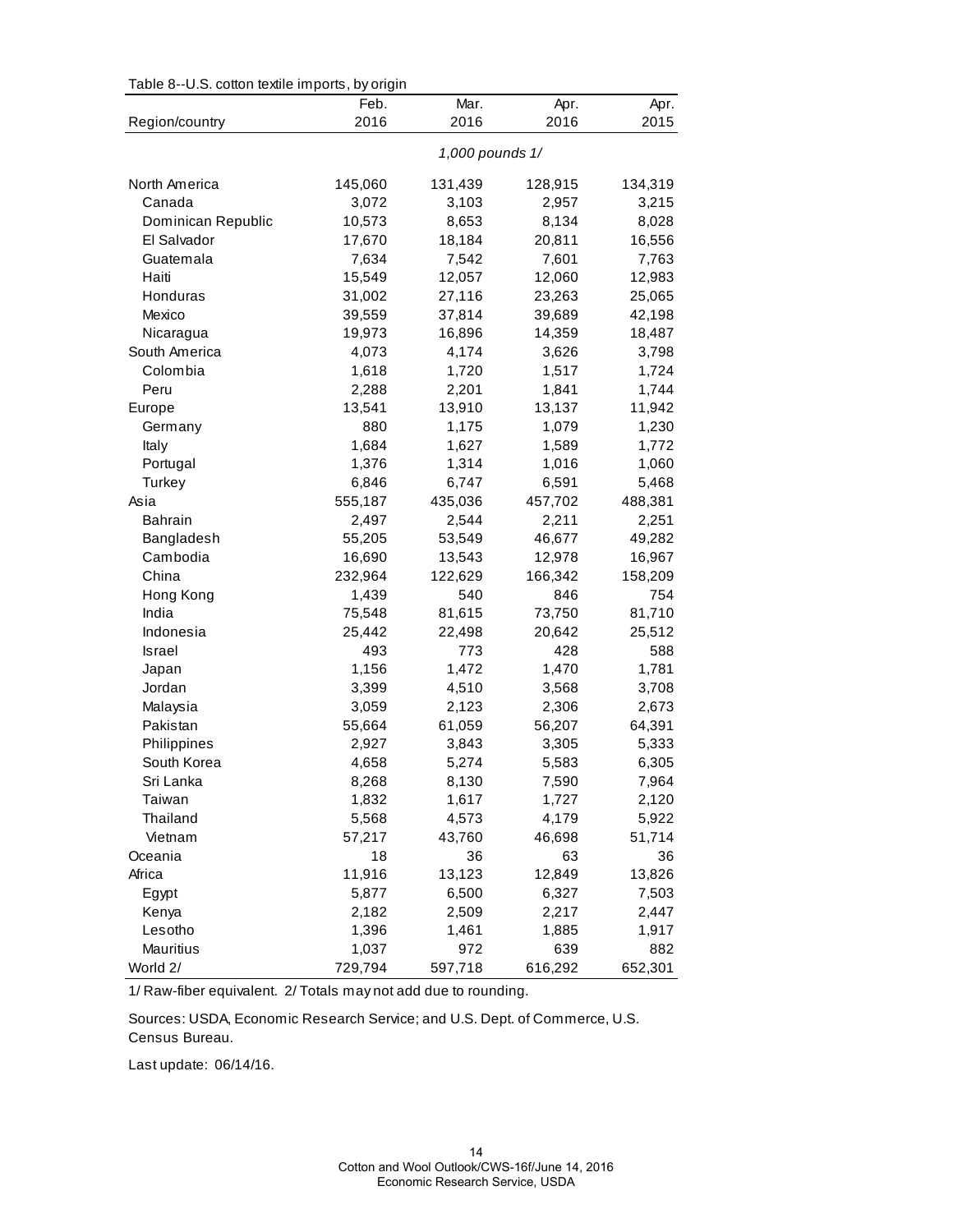|  | Table 9--U.S. cotton textile exports, by destination |  |  |
|--|------------------------------------------------------|--|--|
|--|------------------------------------------------------|--|--|

|                      | Feb.            | Mar.    | Apr.    | Apr.    |
|----------------------|-----------------|---------|---------|---------|
| Region/country       | 2016            | 2016    | 2016    | 2015    |
|                      | 1,000 pounds 1/ |         |         |         |
| North America        | 118,552         | 124,176 | 124,007 | 130,999 |
| <b>Bahamas</b>       | 166             | 133     | 131     | 184     |
| Canada               | 7,333           | 8,695   | 9,717   | 10,167  |
| Costa Rica           | 333             | 360     | 336     | 319     |
| Dominican Republic   | 17,729          | 20,446  | 16,320  | 20,183  |
| El Salvador          | 4,732           | 3,211   | 2,896   | 8,758   |
| Guatemala            | 2,490           | 3,089   | 2,711   | 2,704   |
| Haiti                | 628             | 838     | 567     | 956     |
| Honduras             | 59,225          | 61,116  | 66,783  | 56,288  |
| Mexico               | 22,727          | 22,418  | 21,032  | 28,302  |
| Nicaragua            | 2,642           | 3,051   | 2,637   | 2,330   |
| Panama               | 196             | 367     | 321     | 316     |
| South America        | 4,838           | 5,461   | 6,152   | 5,775   |
| Brazil               | 296             | 293     | 362     | 310     |
| Chile                | 200             | 166     | 195     | 135     |
| Colombia             | 3,197           | 3,624   | 4,333   | 2,450   |
| Peru                 | 839             | 1,032   | 913     | 2,246   |
| Europe               | 4,016           | 3,648   | 3,695   | 3,030   |
| Belgium              | 163             | 336     | 306     | 385     |
| France               | 116             | 117     | 103     | 192     |
| Germany              | 342             | 378     | 387     | 494     |
| Italy                | 160             | 229     | 169     | 236     |
| Monaco               | 1,261           | 1,010   | 1,057   | 0       |
| Netherlands          | 332             | 201     | 303     | 260     |
| United Kingdom       | 820             | 875     | 823     | 862     |
| Asia                 | 11,552          | 9,350   | 10,259  | 13,842  |
| China                | 7,578           | 5,491   | 6,883   | 9,324   |
| Hong Kong            | 389             | 394     | 416     | 743     |
| India                | 334             | 328     | 170     | 139     |
| <b>Israel</b>        | 213             | 216     | 191     | 104     |
| Japan                | 954             | 1,058   | 717     | 948     |
| Saudi Arabia         | 46              | 97      | 101     | 149     |
| Singapore            | 159             | 120     | 108     | 172     |
| South Korea          | 526             | 437     | 507     | 564     |
| Taiwan               | 150             | 135     | 144     | 181     |
| United Arab Emirates | 567             | 278     | 193     | 250     |
| Vietnam              | 212             | 243     | 356     | 54      |
| Oceania              | 431             | 450     | 438     | 501     |
| Australia            | 362             | 355     | 313     | 388     |
| New Zealand          | 56              | 68      | 89      | 98      |
| Africa               | 2,443           | 2,231   | 2,737   | 893     |
| Morocco              | 2,144           | 1,958   | 2,513   | 663     |
| World 2/             | 141,831         | 145,315 | 147,288 | 155,040 |

1/ Raw-fiber equivalent. 2/ Totals may not add due to rounding.

Sources: USDA, Economic Research Service; and U.S. Dept. of Commerce, U.S. Census Bureau.